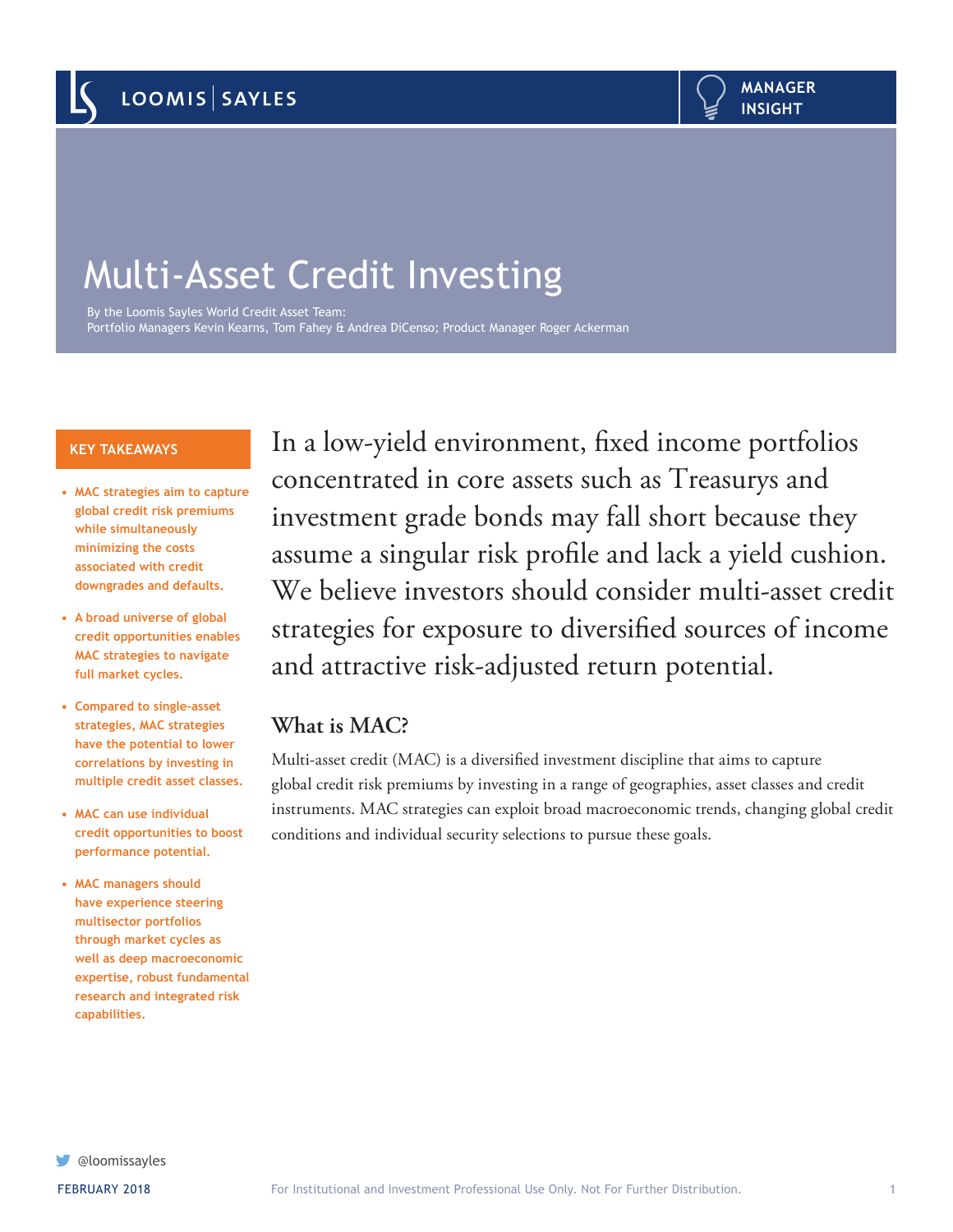# **How does MAC Work?**

MAC strategies broaden the opportunity set beyond traditional fixed income portfolios and enable investors to lend across a diverse set of geographies and quality grades. MAC disciplines actively search for attractive risk-adjusted premiums above typical Treasury yields. A risk premium is additional yield that serves as compensation for assuming increased exposure to risk factors like credit and liquidity. MAC investors have the potential to earn significantly higher income and total return than they could with, for example, a government- or investment grade-only strategy in exchange for exposure to these and other risk factors. As shown below, MAC portfolios can access a range of global asset classes and investment instruments.

| <b>INVESTMENT</b><br><b>OPPORTUNITY SET</b> | <b>GEOGRAPHY</b> | <b>ASSET CLASS</b>                | <b>INSTRUMENT/</b><br><b>SECURITY TYPE</b> |
|---------------------------------------------|------------------|-----------------------------------|--------------------------------------------|
| Source: Loomis Sayles.                      | Global           | Investment Grade                  | Cash Bonds                                 |
|                                             |                  | High Yield                        | Leveraged Loans                            |
|                                             |                  | Converts & Preferreds             | Converts & Preferreds                      |
|                                             |                  | Leveraged Loans                   | <b>Structured Securities</b>               |
|                                             |                  | <b>Emerging Market Corporates</b> | <b>Credit Derivatives</b>                  |
|                                             |                  | Securitized                       | Interest Rate &<br><b>Currency Hedges</b>  |
|                                             |                  | <b>Structured Securities</b>      |                                            |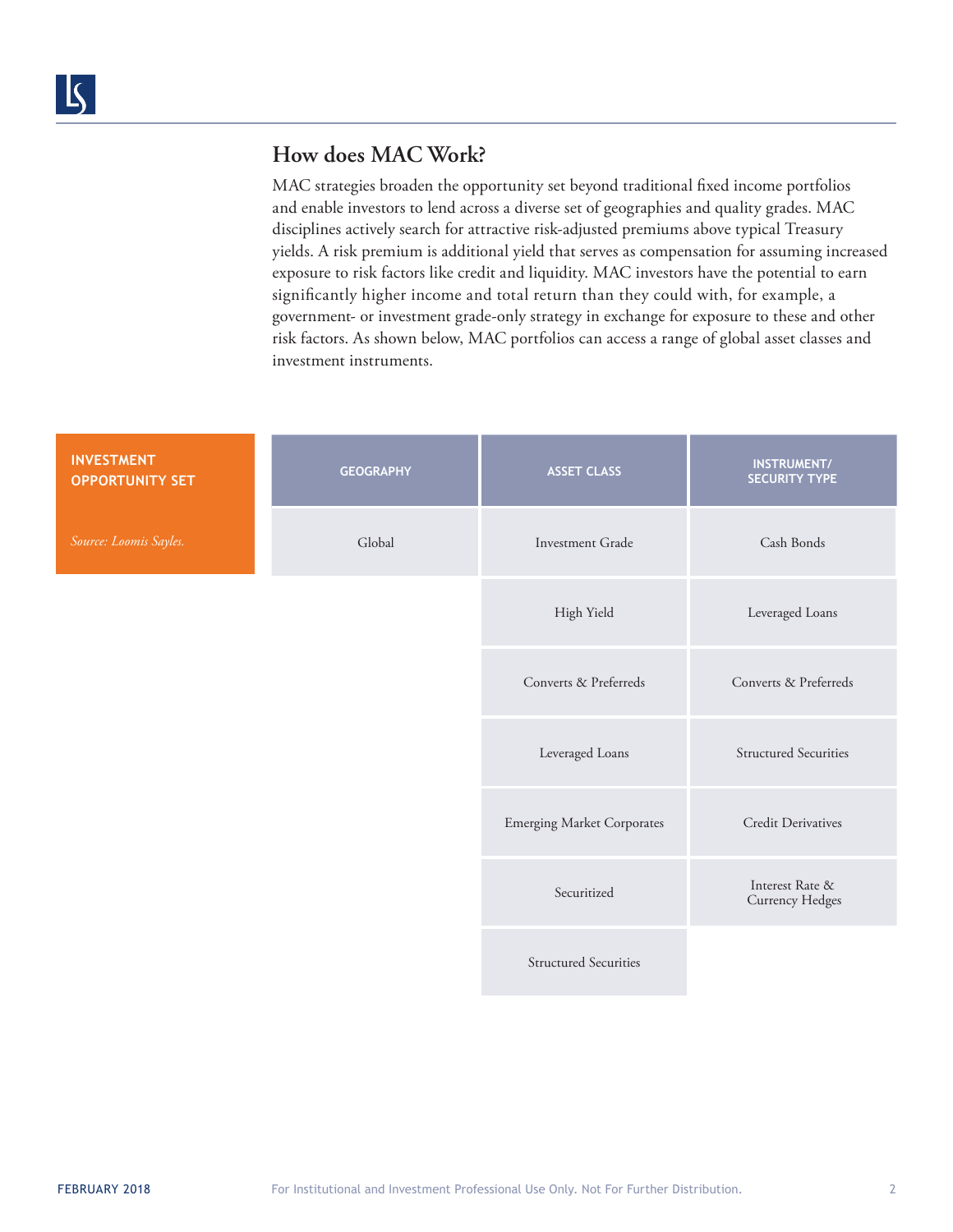**Asia** 

# **MAC Investing and the Credit Cycle**

MAC investing tactically allocates capital to regions, countries and sectors. Making the most of this dexterity demands a deep understanding of the credit cycle.

### **WHAT IS THE CREDIT CYCLE?**

The credit cycle is a disciplined top-down framework used to analyze changing credit conditions over time. Credit cycle analysis tracks which economies are borrowing and spending, and which are saving and deleveraging. The cycle has four major phases: expansion to late cycle, downturn, credit repair and recovery. Regions, countries and sectors around the world are all in different phases of the credit cycle at any given time, which can create potential credit opportunities over a full credit cycle.



| <b>EXPANSION TO</b><br><b>LATE CYCLE</b>                                                                                              | <b>DOWNTURN</b>                                                                                                        | <b>CREDIT REPAIR</b>                                                                                                    | <b>RECOVERY</b>                                                                                                                                        |
|---------------------------------------------------------------------------------------------------------------------------------------|------------------------------------------------------------------------------------------------------------------------|-------------------------------------------------------------------------------------------------------------------------|--------------------------------------------------------------------------------------------------------------------------------------------------------|
| • Debt > Profit growth<br>• Monetary policy is<br>tight<br>· Tight economic slack<br>• Fading risk appetite<br>· Liquidity tightening | • Profit contraction<br>• Central bank is cutting<br>rates<br>• Recession<br>• Liquidity and risk<br>appetites are low | • Debt contraction<br>• Easy monetary policy<br>• Growth is rebounding<br>• High liquidity<br>• Improving risk appetite | $\bullet$ Profit > Debt growth<br>• Monetary policy is<br>about neutral<br>• Growth near trend<br>• Diminishing liquidity<br>• Improving risk appetite |
|                                                                                                                                       |                                                                                                                        |                                                                                                                         |                                                                                                                                                        |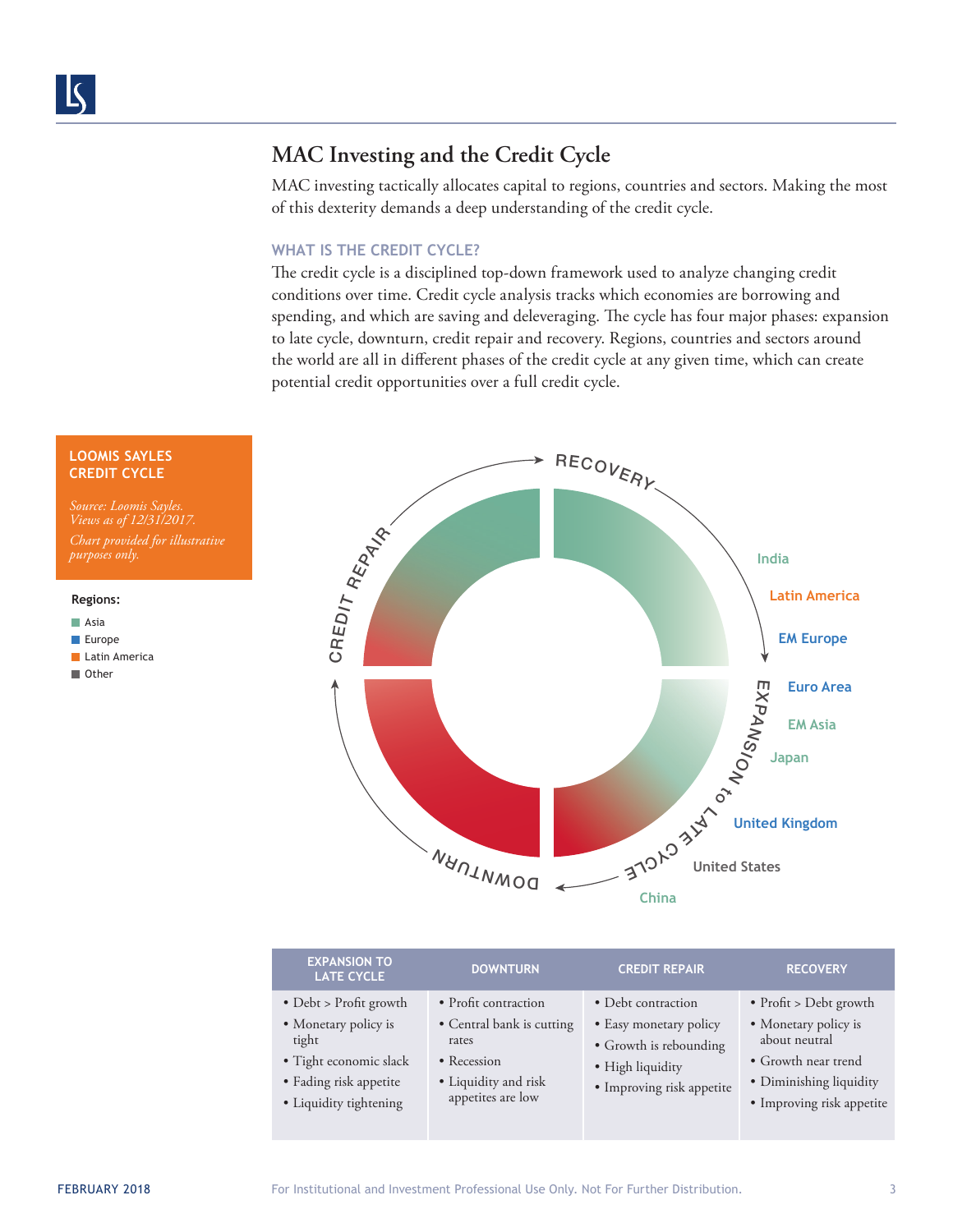#### **MAC INVESTING THROUGH THE CYCLE**

Because individual regions, countries and sectors chart their own course through the credit cycle, formulating a distinct credit cycle view for each is essential. Defaults typically begin to rise in the expansion to late cycle phase and peak during downturn, and the credit risk premium follows the same pattern. MAC strategies are designed to monitor country, sector and security default patterns; portfolio managers use their credit cycle views to assess relative value opportunities and determine optimal portfolio positioning. We consider this versatility a key advantage of MAC investing.

The figure below demonstrates our belief that sectors follow fairly dependable patterns of behavior throughout each phase of the credit cycle. In our view, a credit cycle framework combined with a deep understanding of valuations (the degree of over or under value relative to other sectors and history) and technical factors (for example, capital trends and seasonalities) can help promote strong fundamental risk management and performance potential.

| <b>CREDIT CYCLE SCENARIO</b>                                                                                                                                                     | <b>INVESTMENT</b><br><b>GRADE</b> | <b>LEVERAGED</b><br><b>LOANS</b> | <b>HIGH YIELD</b>    | <b>SECURITIZED</b><br><b>ASSETS</b> | <b>EMERGING</b><br><b>MARKETS</b> | <b>DURATION</b><br><b>STRATEGY</b> |
|----------------------------------------------------------------------------------------------------------------------------------------------------------------------------------|-----------------------------------|----------------------------------|----------------------|-------------------------------------|-----------------------------------|------------------------------------|
| <b>CREDIT REPAIR / RECOVERY</b><br>Seek to optimize risk-adjusted<br>returns by adding exposure to<br>risk assets                                                                | Positive/<br>Neutral              | Positive                         | Positive             | Positive                            | Positive                          | Neutral/<br>Negative               |
| <b>EXPANSION</b><br>Shift from higher-quality to<br>lower-rated investments because<br>environment for risk assets<br>should still be favorable                                  | Neutral/<br>Negative              | Positive                         | Positive/<br>Neutral | Positive/<br>Neutral                | Positive/<br>Neutral              | Short/<br>Minimum                  |
| <b>LATE CYCLE / DOWNTURN</b><br>Seek to dial down risk in late cycle<br>by increasing quality and extending<br>duration; focus shifts to capital<br>preservation during downturn | Positive                          | Neutral/<br>Negative             | Negative             | Neutral/<br>Negative                | Negative                          | Long/<br>Maximum                   |

## **Uncovering Individual Credit Opportunities**

In addition to potentially harvesting credit risk premium through geographic and sector allocations, MAC strategies can take advantage of individual credit opportunities. Deep, specialized research expertise that cuts across markets is a requisite for any credit strategy. Fundamental security analysis can uncover issues trading at a discount to their intrinsic value. Individual credit selection can be particularly important during the later stages of credit cycle downturns and heading into credit repair, when widespread risk aversion tends to punish risk assets indiscriminately. Fundamentally sound credits purchased at a discount during these cycle phases may experience price appreciation as the cycle progresses, which can help boost returns.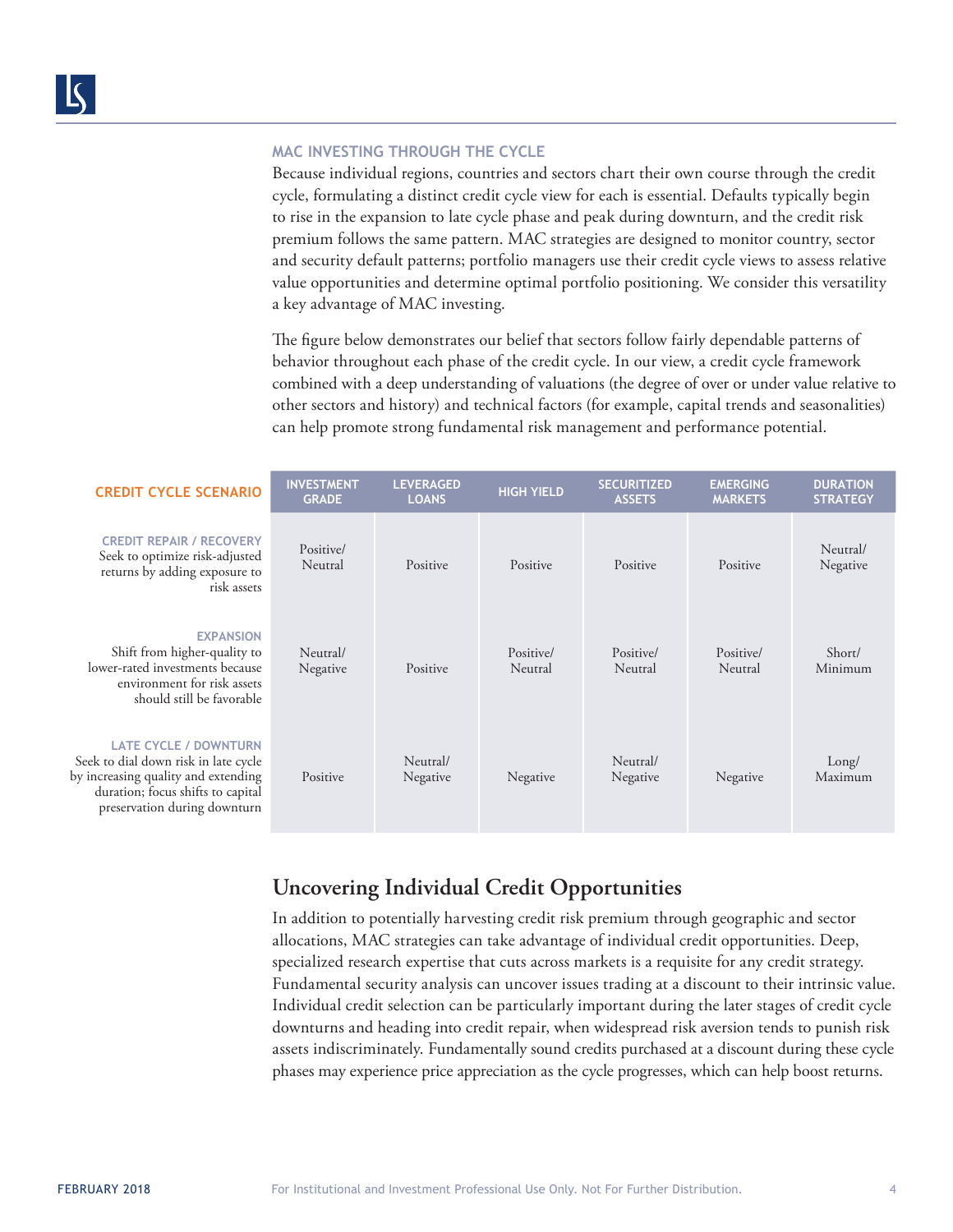## **Duration Management**

Duration risk, the sensitivity of bonds to changes in interest rates, is an inevitable part of credit investing. Because MAC strategies are designed with broad discretion across the credit spectrum, having the tools available to more effectively manage duration risk is critical. For example, high yield credits can sometimes increase in value during economic expansions, but an associated rise in interest rates can offset that price appreciation. To address scenarios like this, we advocate allowing MAC strategies to actively manage duration.

## **Why Have a MAC Allocation?**

MAC portfolios can be managed to capture opportunities based on the global credit cycle, economic conditions and an investor's stated risk tolerance. MAC disciplines cast a wide net in the global search for yield, giving investors access to a mix of investment grade, high yield, convertibles, emerging markets, leveraged loans and securitized issuers. By focusing on sectors that offer an attractive risk-adjusted spread over Treasury yields, MAC investing may boost return potential. For example, diversification has helped the MAC Blend shown below achieve compelling returns with lower volatility than most major single asset classes for the ten years ended December 31, 2017. This favorable return/volatility profile also supported a strong Sharpe ratio for the same time period.



*Source: Zephyr Analytics, data for the 10 years ended 12/31/2017. Results are shown in US dollars. Returns are annualized. Standard deviation measures return dispersion. Past performance is no guarantee of future results.* 

*\*The hypothetical MAC Blend is a blend of indexes created by the Loomis Sayles World Credit Asset team. Please see endnotes for a more detailed description of the benchmarks and the MAC Blend. This is for illustrative purposes only and does not represent any Loomis Sayles investment product. Other industry analysts and investment personnel may have different views and opinions.*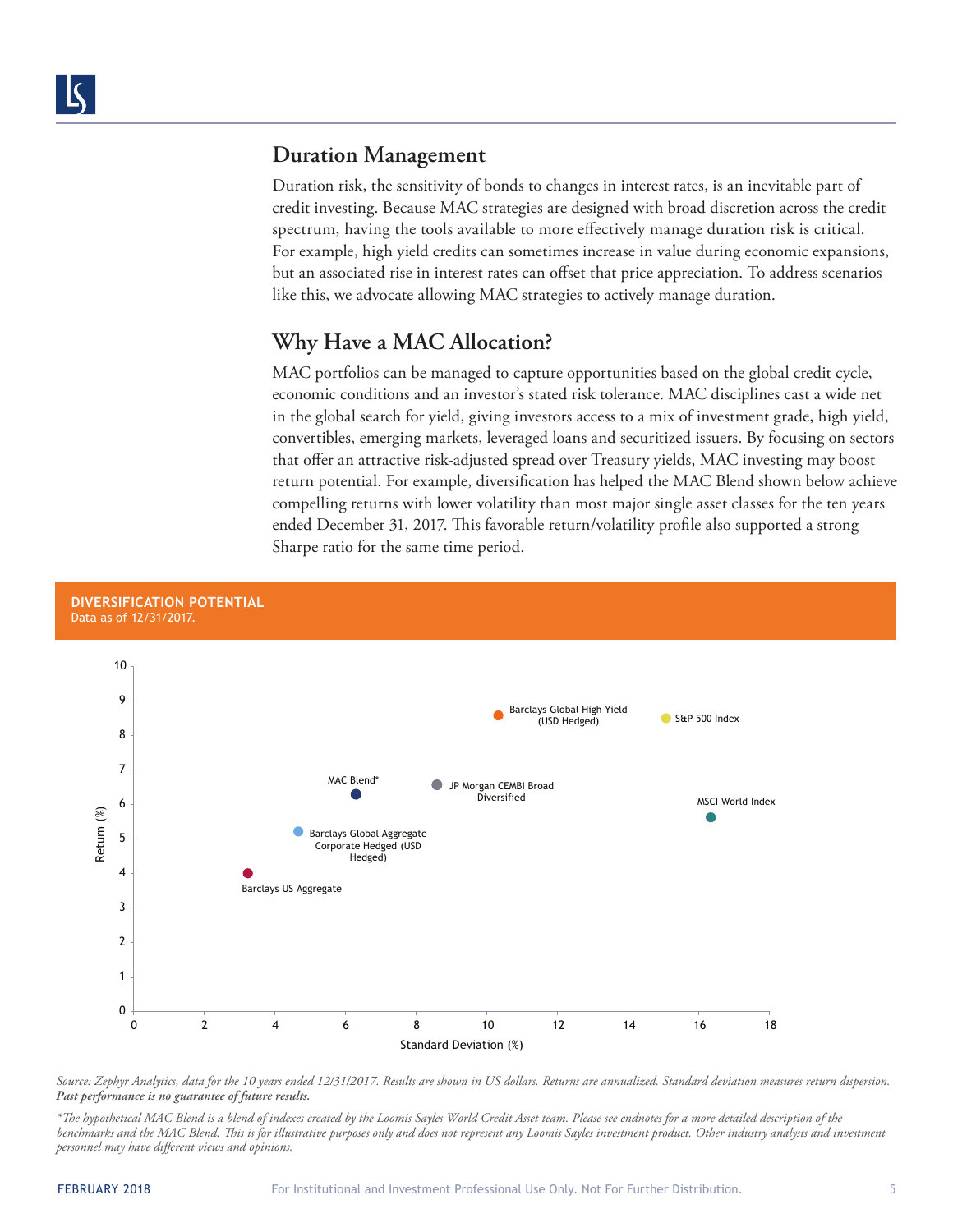#### **SHARPE RATIO**

10-Year Annualized Data as of 12/31/2017.

|                                                                   | <b>RETURNS (%)</b> | <b>STANDARD DEVIATION (%)</b> | <b>SHARPE</b> |
|-------------------------------------------------------------------|--------------------|-------------------------------|---------------|
| <b>BARCLAYS US AGGREGATE</b>                                      | 4.01               | 3.24                          | 1.13          |
| <b>BARCLAYS GLOBAL AGGREGATE</b><br><b>CORPORATE (USD HEDGED)</b> | 5.22               | 4.67                          | 1.04          |
| <b>MAC BLEND*</b>                                                 | 6.30               | 6.30                          | 0.95          |
| <b>BARCLAYS GLOBAL HIGH YIELD</b><br>(USD HEDGED)                 | 8.58               | 10.33                         | 0.80          |
| <b>JP MORGAN CEMBI BROAD</b><br><b>DIVERSIFIED</b>                | 6.57               | 8.59                          | 0.72          |
| <b>S&amp;P 500</b>                                                | 8.50               | 15.08                         | 0.54          |
| <b>MSCI WORLD INDEX</b>                                           | 5.63               | 16.34                         | 0.32          |

*Source: Zephyr Analytics, data for the 10 years ended 12/31/2017. Results are shown in US dollars. Returns are annualized. Sharpe ratio measures risk-adjusted return by dividing return in excess of the risk-free rate by volatility. Past performance is no guarantee of future results.* 

*\*The hypothetical MAC Blend is a blend of indexes created by the Loomis Sayles World Credit Asset team. Please see endnotes for a more detailed description of the benchmarks and the MAC Blend. This is for illustrative purposes only and does not represent any Loomis Sayles investment product. Other industry analysts and investment personnel may have different views and opinions.* 

For investors already deploying assets to credit, this diversification broadens the base of opportunities to include asset classes less correlated to core investments. While diversification does not protect against loss, it can help reduce portfolio risk. The dynamic nature of the strategy may also give investors a lens into the global credit cycle, potentially informing them of risks in their overall portfolio. Managing duration and, if needed, currency exposure can improve return potential and risk management. Managers can use these levers separately in their efforts to optimize overall portfolio positioning.

## **Conclusion**

Active investing across global geographies and multiple bond sectors is complex work. Careful investment manager selection is critical to harnessing the benefits of the strategy. MAC managers should have experience steering multisector portfolios through a range of market cycles. We believe practical experience combined with a systematic investment process that is designed to identify business and default cycles can provide opportunity to effectively preserve capital and capture the credit risk premium over market cycles. Robust fundamental research and integrated risk capabilities are essential inputs that may further support return potential. Finally, MAC managers must understand a client's risk tolerance and duration objectives and tailor their approach accordingly.

*This report was originally published in December 2015. We have updated the content as necessary and otherwise believe the information is current and relevant.*